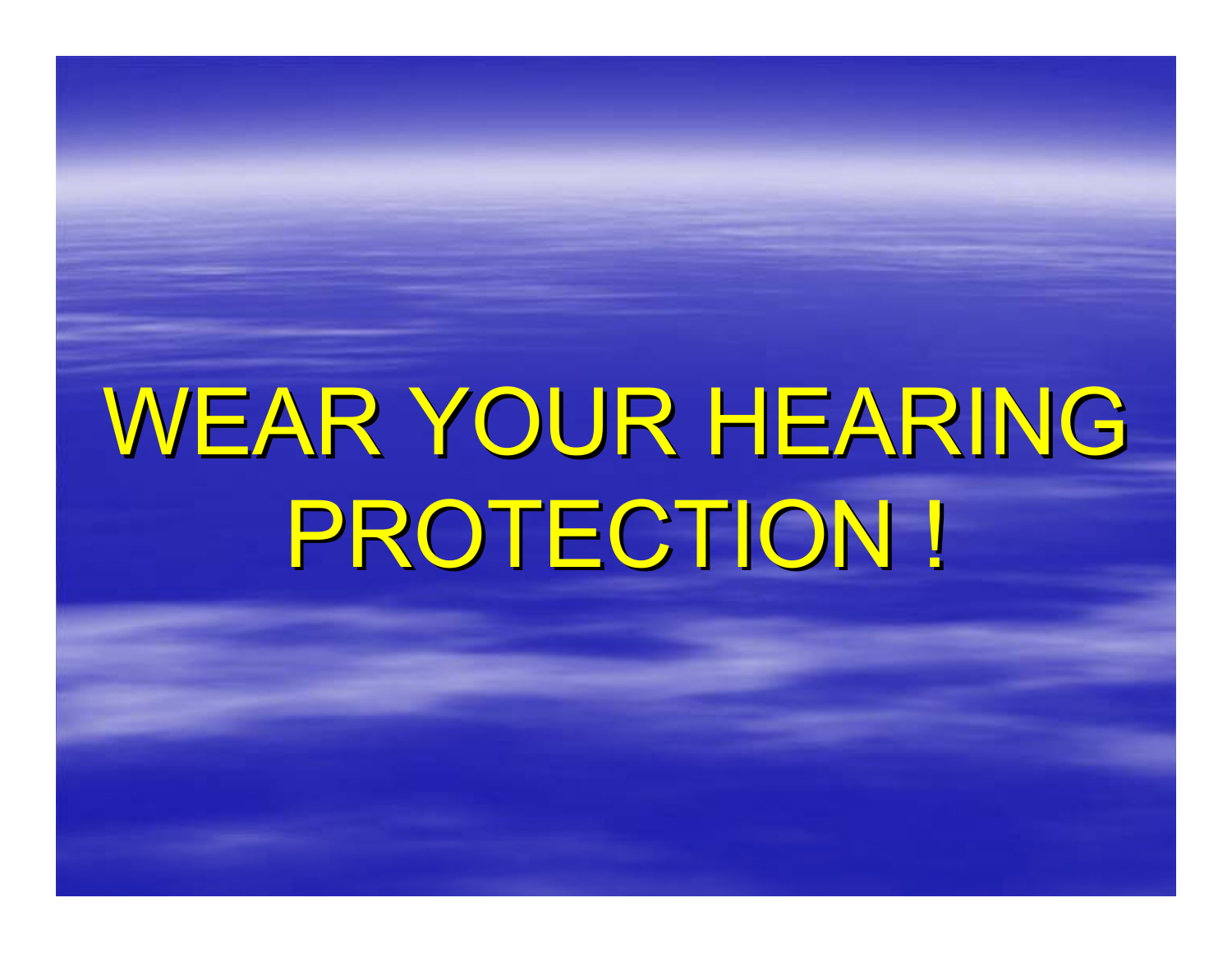# MSHA Requirements for MSHA Requirements for Hearing Protection Hearing Protection

TWA<sub>s</sub> – Time-weighted average 8-hour sound level (dBA) D – Noise Dose (%)

 $-$  Action Level (TWA $_{8}$  ≥ 85 dBA or D ≥ 50%)

- Operator must provide two plug types & two muff types of hearing protection
- $\blacksquare$  It is the miners option to wear hearing protection
- $-$  Permissible Exposure Level (TWA $_{8}$  > 90 dBA or D > 100%)
	- **Miner must wear one type of operator-provided hearing protection**

— Dual Hearing Protection Level (TWA<sub>8</sub> > 105 dBA or D > 800%)

I Miner must wear both earplug and earmuff type of operator-provided hearing protection protection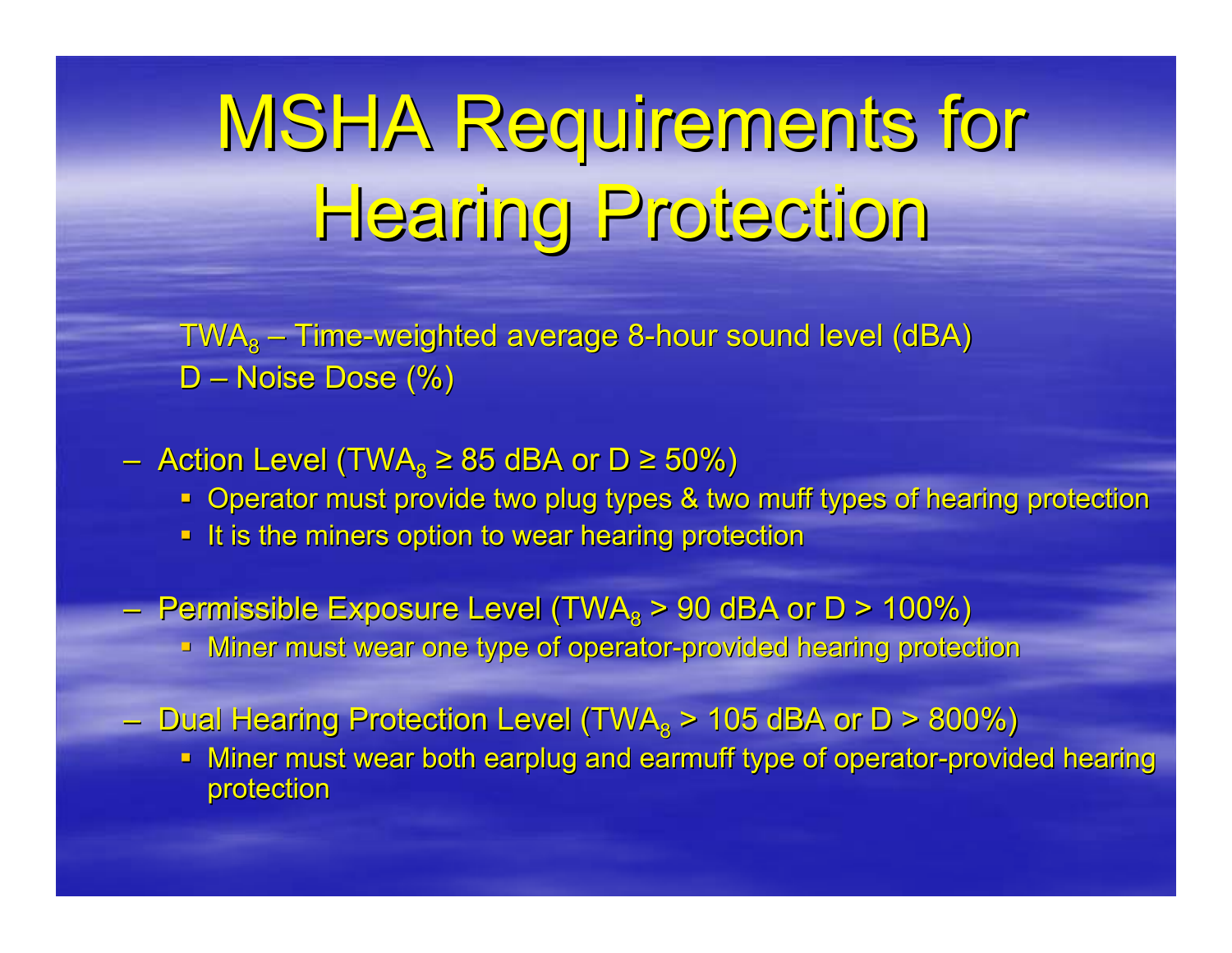# Why Hearing Protection is Why Hearing Protection is Important to You Important to You

- **EXECAN FROUCE NOISE EXPOSURE and** lessen the amount of noise-induced hearing loss (NIHL)
- $\blacksquare$  May help to reduce tinnitus ringing in the ears
- **Can improve communication** 
	- Speech communication
	- Warning signals
- **E** Can prevent job performance effects
	- Fatigue
	- Irritability
- **EXECAN prevent extra-auditory effects** 
	- Stress diseases
	- Sleeplessness

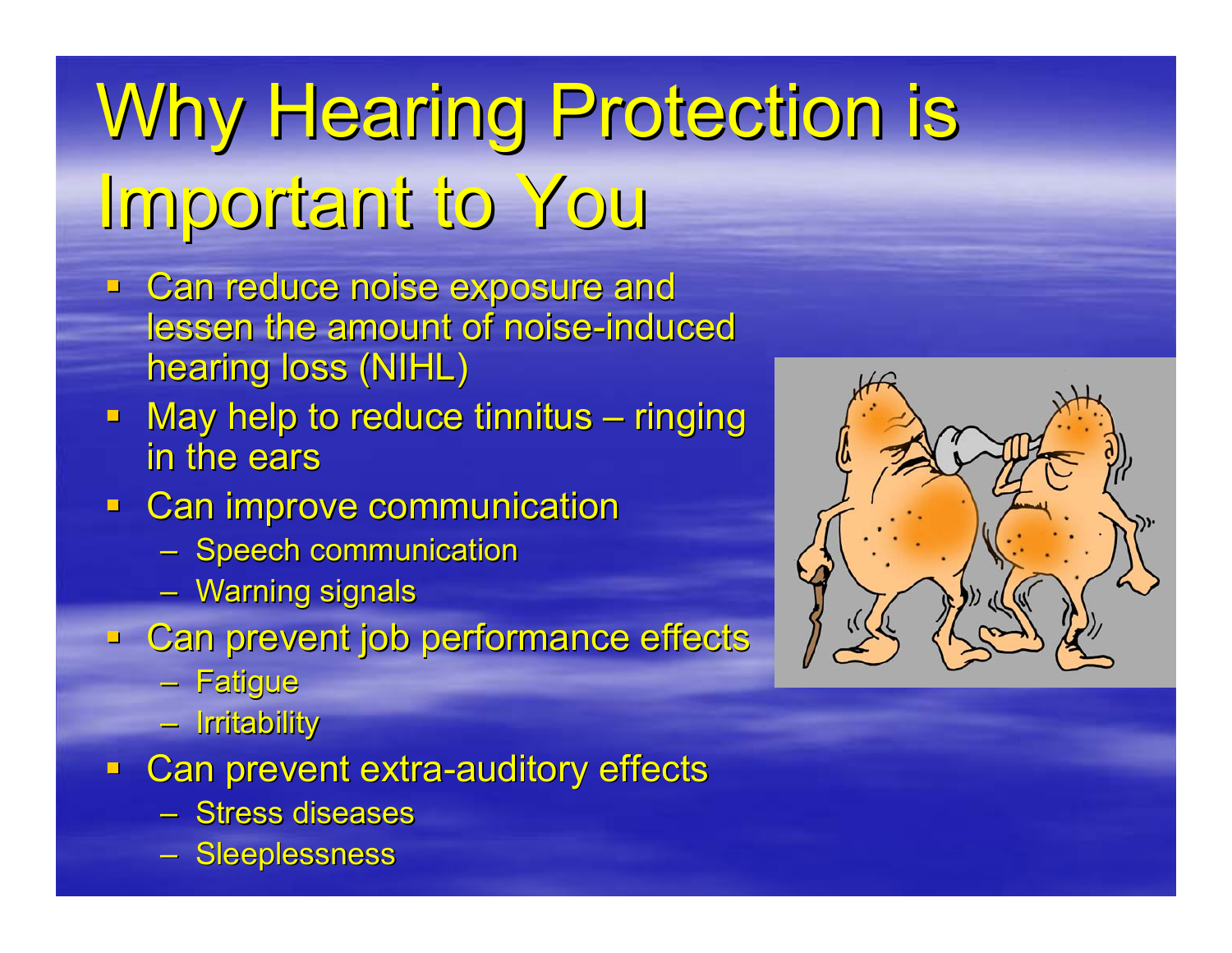# Types of Hearing Loss Types of Hearing Loss

- $\blacksquare$ Noise-induced hearing loss - gradual permanent loss of hearing due to continuous high level noise exposure
- $\blacksquare$ Sudden hearing loss – viral infections, acoustic trauma, & vascular
- $\blacksquare$ Age-related hearing loss - gradual loss due to aging
- $\blacksquare$ Congenital hearing loss - present at birth due to genetics
- $\blacksquare$ ■ Ototoxic hearing loss – caused by exposure to certain drugs & toxic agents
- **Diher disease-related types of hearing loss**

All types can collectively contribute towards the severity of one's hearing loss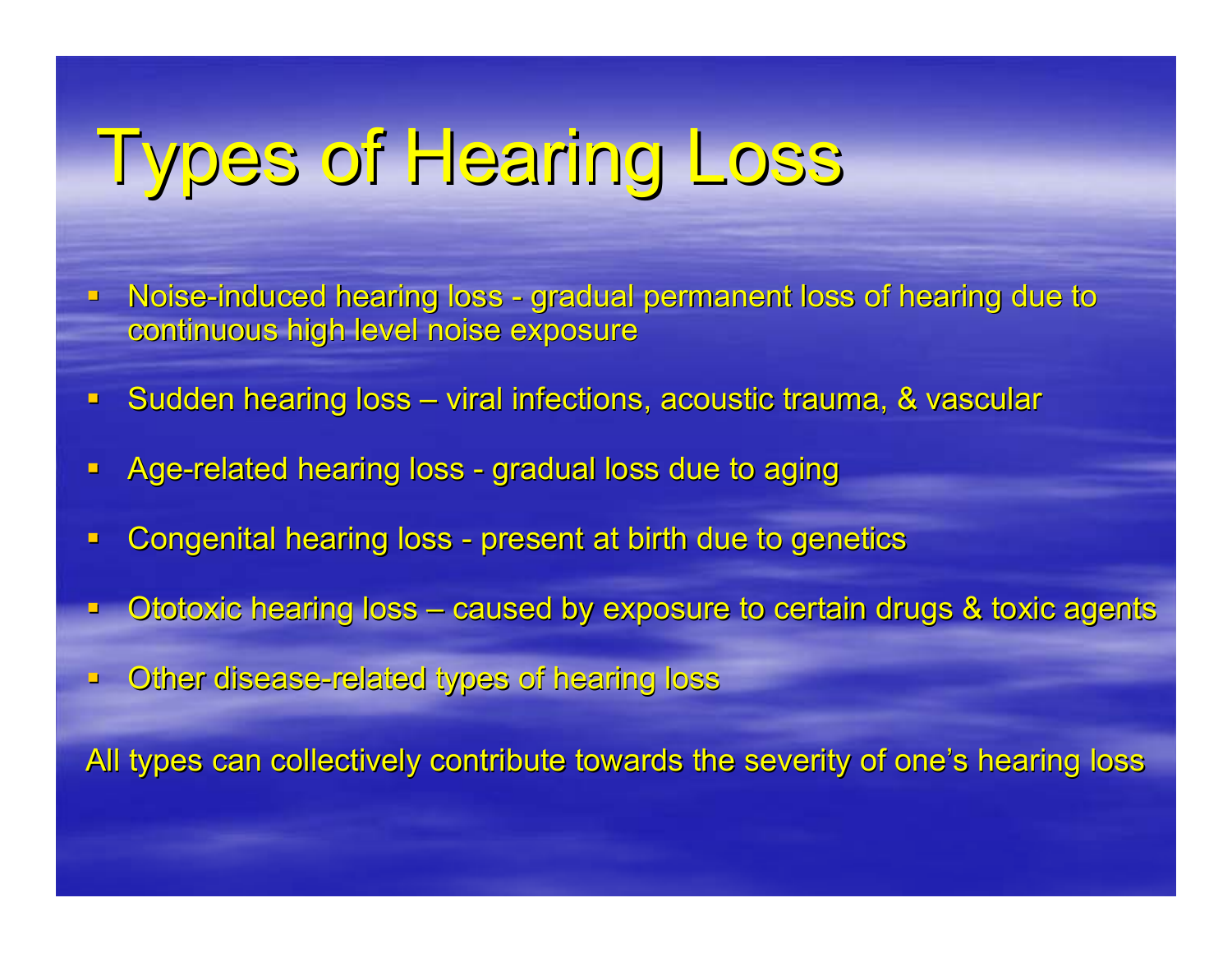# Noise-Induced Hearing Loss Hearing Loss (NIHL)



#### **Decupational**

- Hearing loss due to occupational noise sources
	- Operation or presence of noisy equipment
	- Heavy equipment, stone saws, rock drills

#### T **Non-occupational**

- Hearing loss due to non-occupational sources of noise
	- **Recreational & other noisy activities**
	- Woodworking tools, chain saws, un Woodworking tools, chain saws, un-muffled motorcycles, loud muffled motorcycles, loud music, firearms music, firearms

 $\blacksquare$ Both occupational & non-occupational noise sources contribute to one's exposure and hearing loss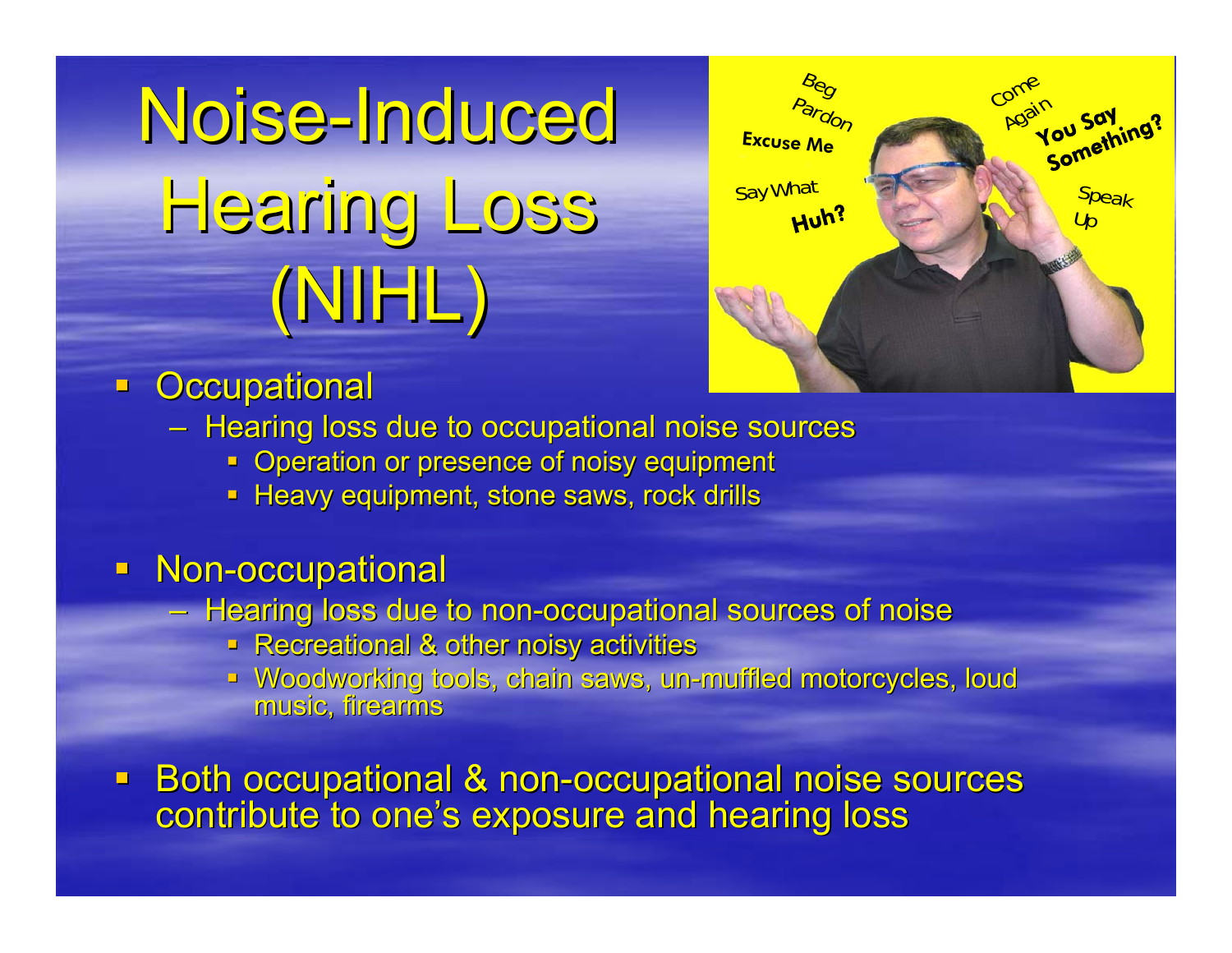## Effects of Hearing Loss Effects of Hearing Loss

- $\blacksquare$  Temporary threshold shift (TTS) A temporary reduction in hearing due to fatigue of the ear caused by noise exposure
	- Between the end of the work shift and the beginning of the next shift the ear usually recovers from most of the TTS
	- Over time the TTS becomes permanent, and new amounts build upon the permanent loss
- Standard threshold shift (STS) A change in hearing sensitivity for the worse
	- Cumulative effect of continuous high level noise exposure
	- "Acoustic trauma" immediate hearing loss from exposure to i an extremely loud event; can cause a TTS as well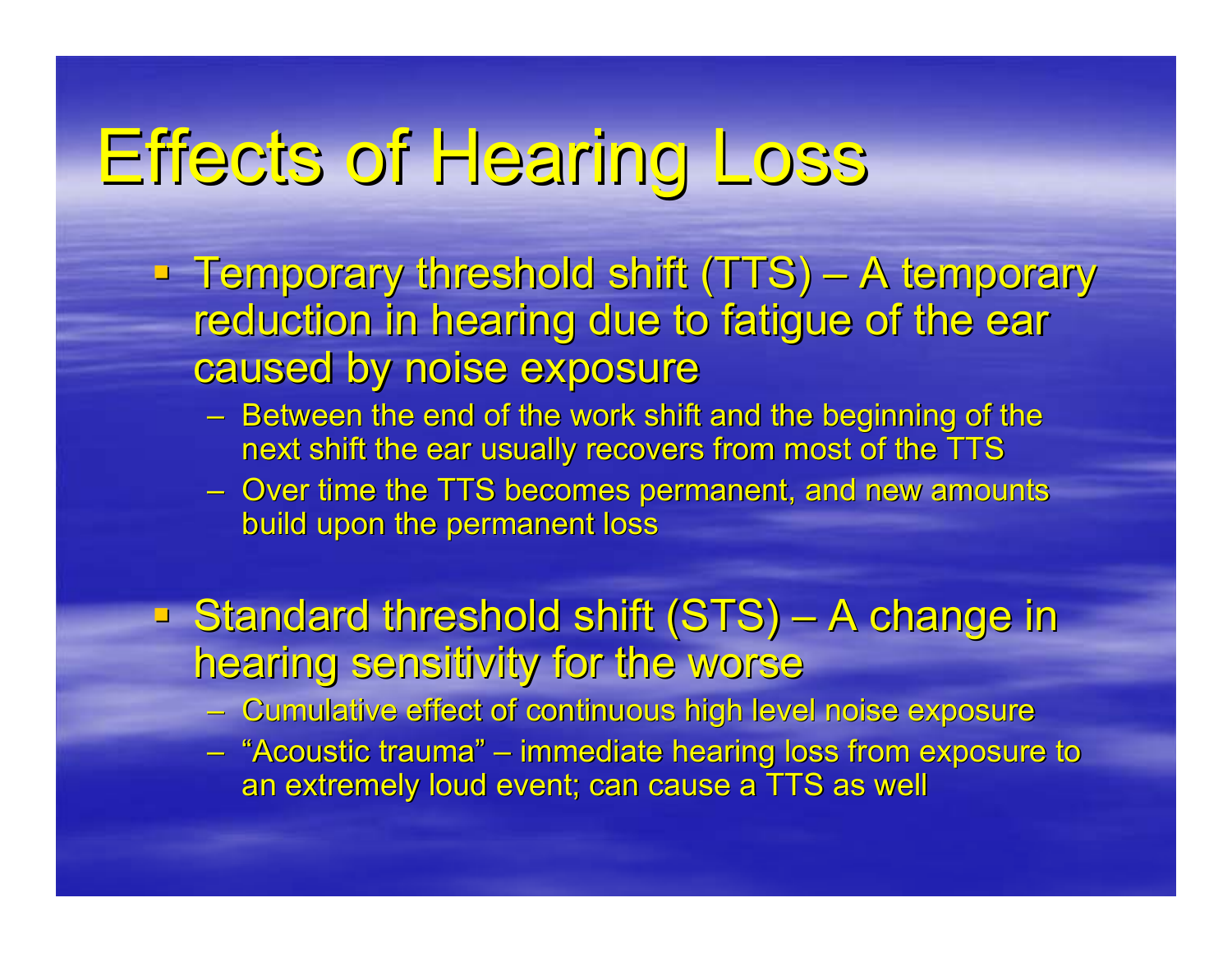

# Hearing Hearing Protection Devices Protection Devices (HPD)

Noise-induced hearing loss is preventable with the proper use of engineering & administrative controls in addition to personal protective equipment

**Exters of hearing protection devices E** Selection of hearing protection devices **Proper use of hearing protection • Maintenance of hearing protection devices Performance of hearing protection**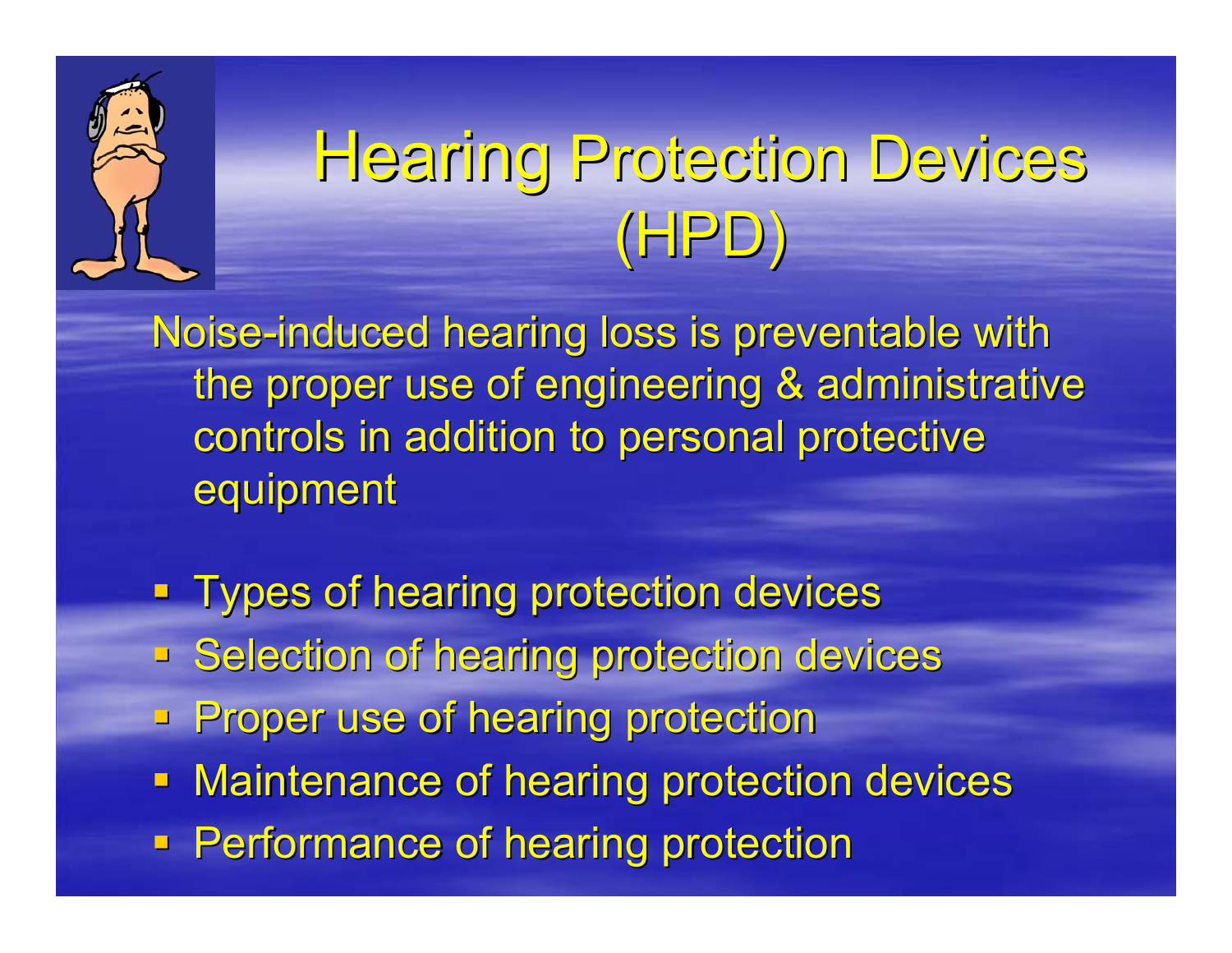### Types of Hearing Protection Devices Types of Hearing Protection Devices

#### <u>≖ Earplugs</u>







#### **E** "Dual Protection" -- combination of earplugs and earmuffs

http://www.msha.gov/1999noise/hearingprotect.xls http://www.msha.gov/1999noise/hearingprotect.xls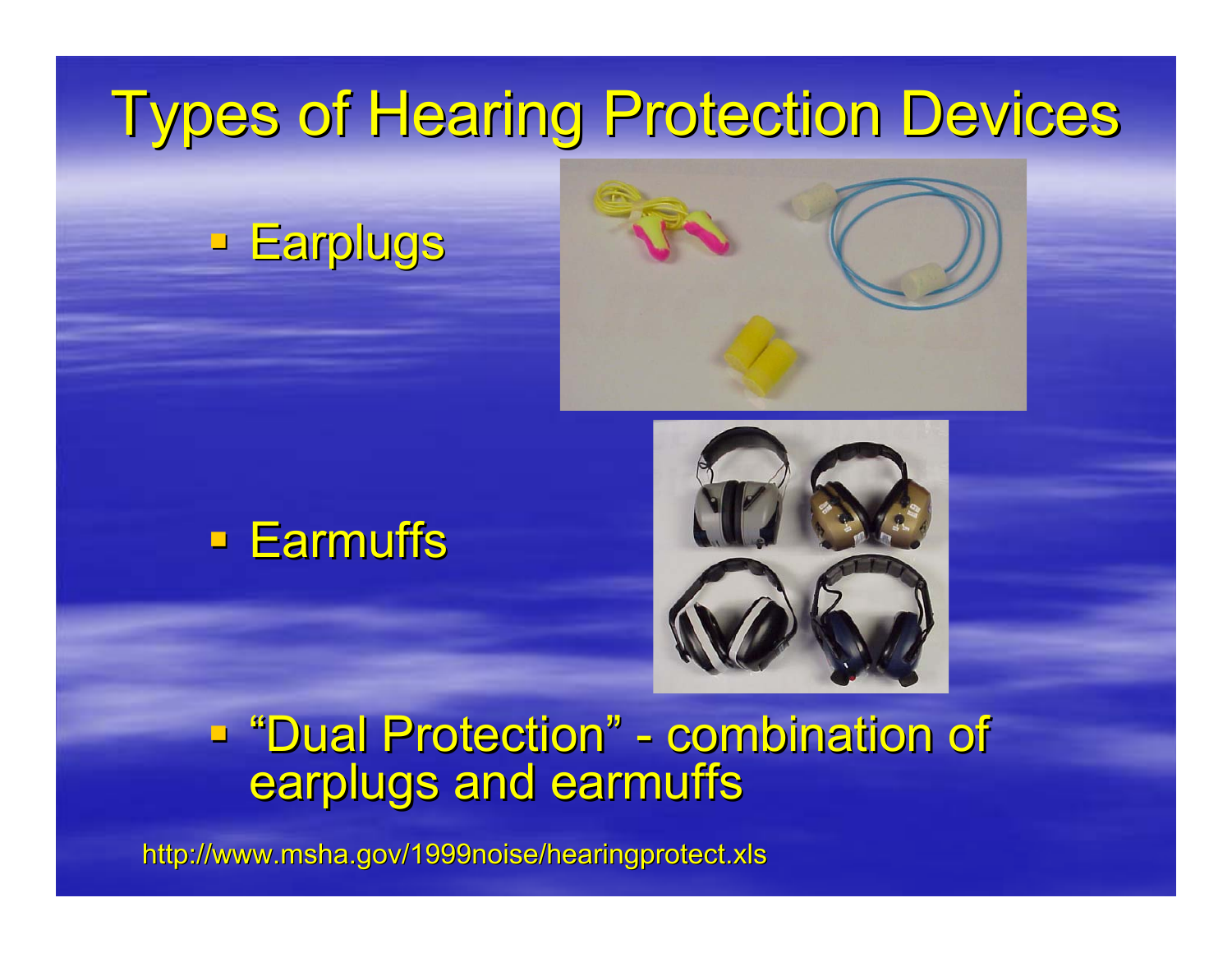## Selection of Hearing Protection Devices



#### **Earplugs**

- Pros
	- **More comfortable due to the lack of head-band pressure**
	- **Example Cooler in hot weather**
	- **Easier to wear in confined spaces**
- Cons
	- **D** Variable attenuation due to proper fit and insertion practices
	- Unsure fit Unsure fit easily worked loose from routine motions (chewing & jaw easily worked loose from routine motions (chewing & jaw movement) movement)
	- **Difficult for communication in intermittent noise environments** 
		- $-$  Tedious to remove and reinsert
		- Hygiene easy to get dirty
		- Easy to lose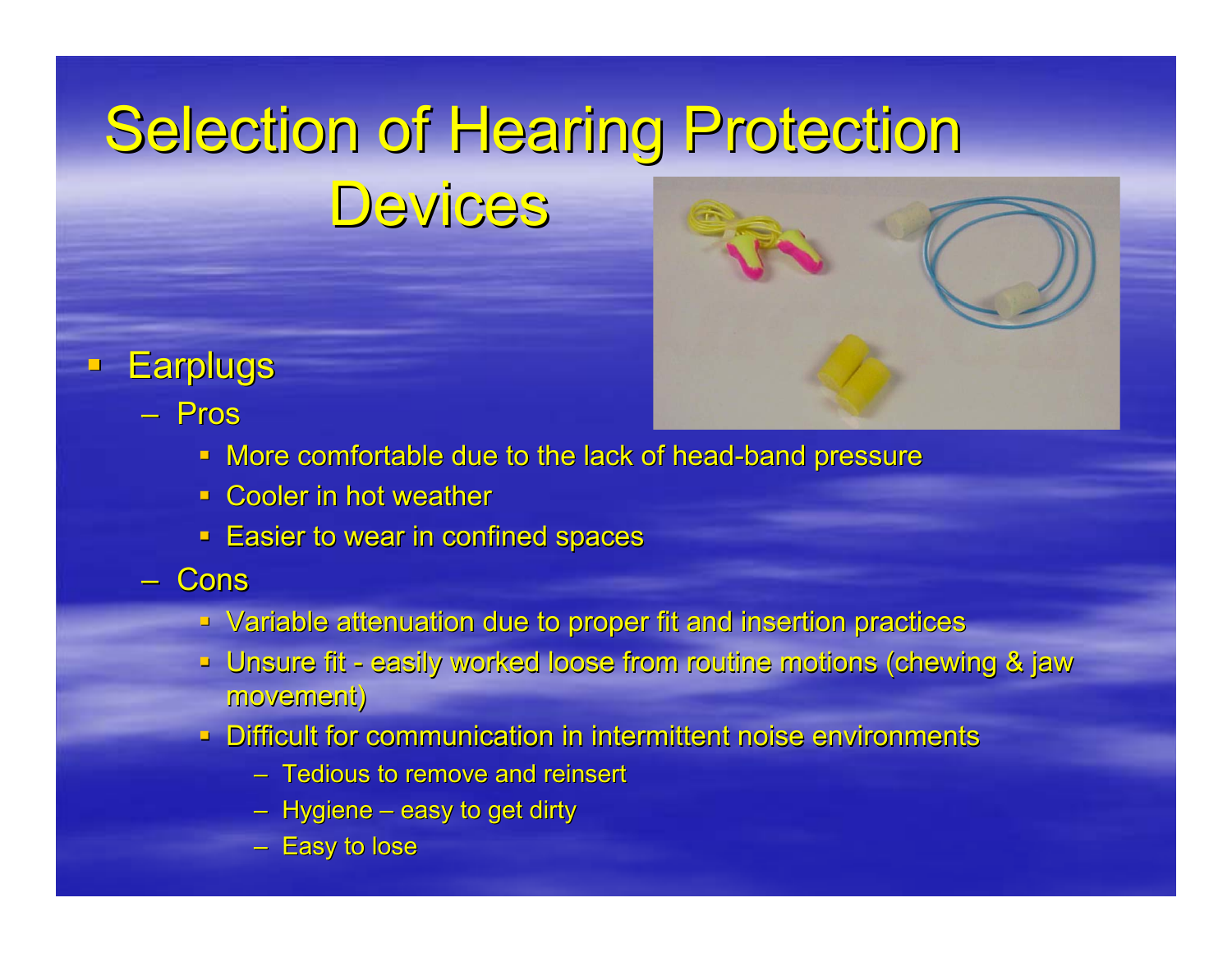## Selection of Hearing Protection Devices

#### **Earmuffs**

- Pros
	- **Comfortable in colder environments**
	- **More consistent attenuation than earplugs**
	- **More suitable for communication with intermittent More suitable for communication with intermittent** noise
	- Some models are equipped with electronics for communication
	- Not worked loose by repetitive motion such as chewing or jaw movement

#### – Cons

- Headband pressure can be uncomfortable Headband pressure can be uncomfortable
- **Incompatible with other safety gear; safety glasses, hardhats**
- Not very comfortable in hot weather
	- Perspiration can collect under the ear cup, causing annoying sounds in<br>the ear canal the ear canal

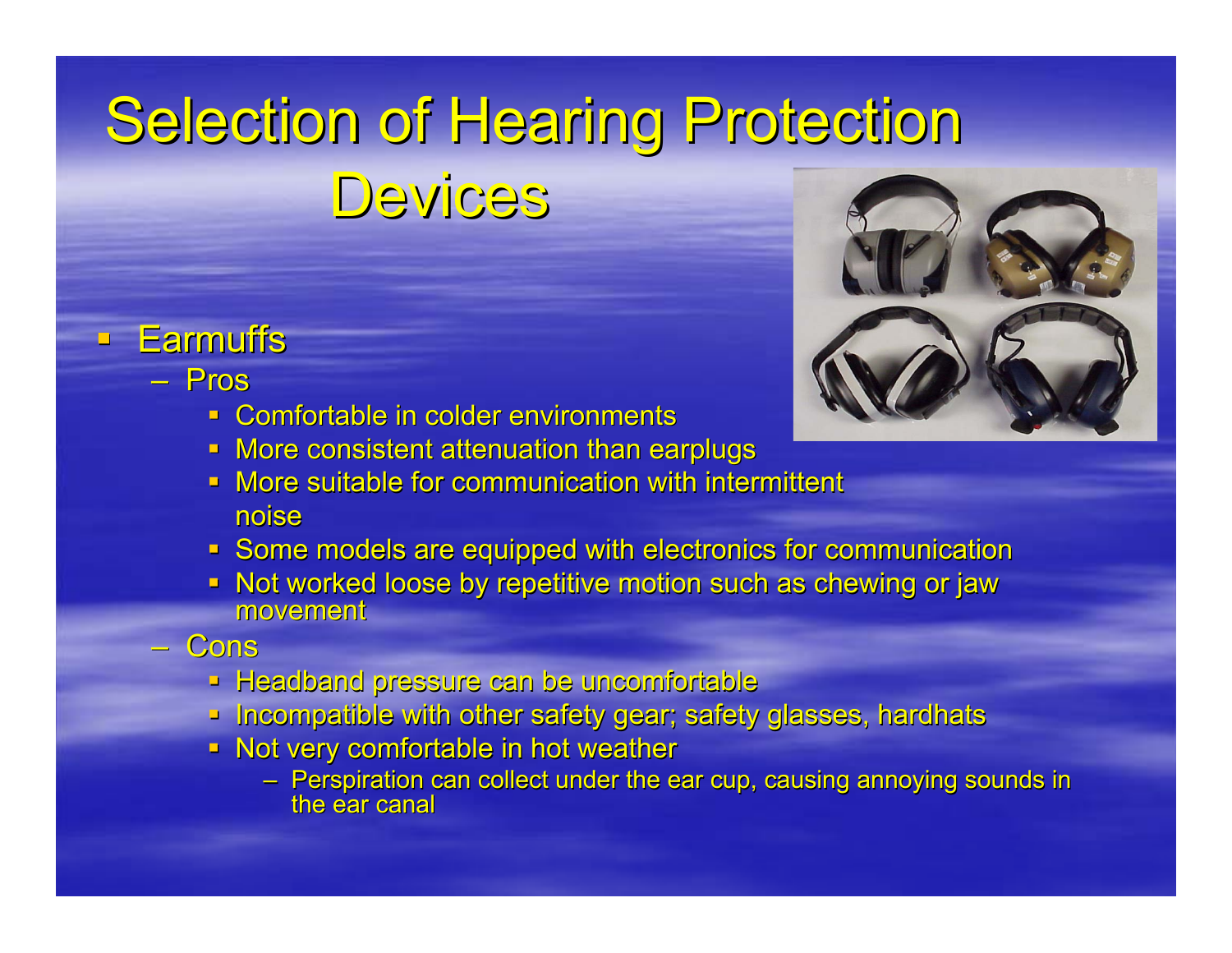### Proper Use of Hearing Protection Proper Use of Hearing Protection

**Proper fit should be determined** by an occupational hearing conservationist (OHC)

□ Earmuffs don't fit all head sizes

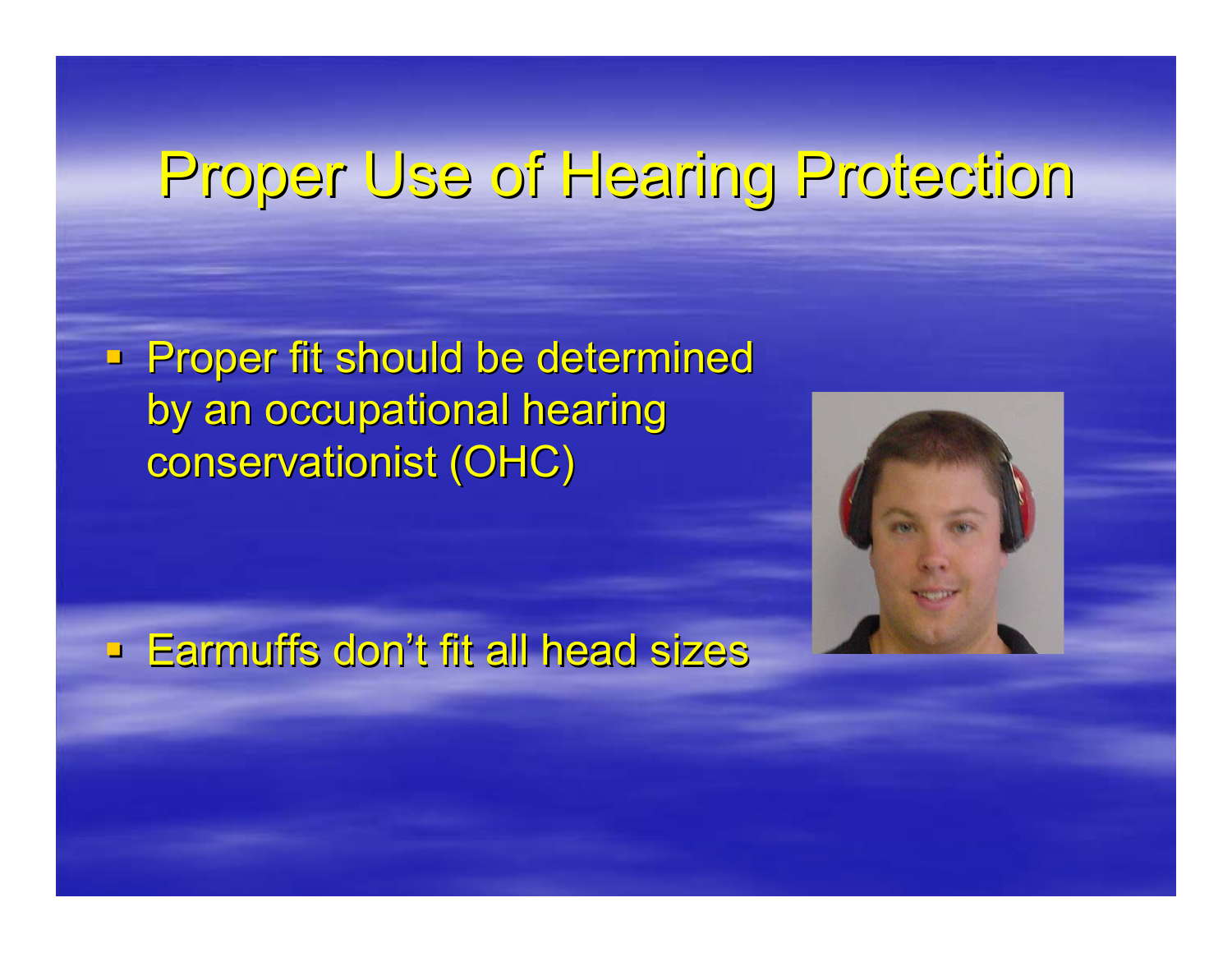## Proper Use of Hearing Protection Proper Use of Hearing Protection

#### Earplugs must be properly inserted Earplugs must be properly inserted

source: http://www.cdc.gov/niosh/mining/topics/hearingloss/earplug.htm

- $\sim$  1. Roll the earplug up into a small, thin "snake" with your fingers. You can use one or both hands.
- $-$  **2. Pull** the top of your ear up and back with your opposite hand to straighten out your ear canal. The rolled-up earplug should<br>slide right in.
- $-$  **3. Hold** the earplug in with your finger. Count to 20 or 30 out loud while waiting for the plug to expand and fill the ear canal.<br>Your voice will sound muffled when the plug has made a good<br>seal.
- $\blacksquare$  **Check the fit** when you're all done. Most of the foam body of with your hands in place, the earplug may not be sealing properly.<br>Take the earplug out and try again.





Illustrations and Photo courtesy of NIOSH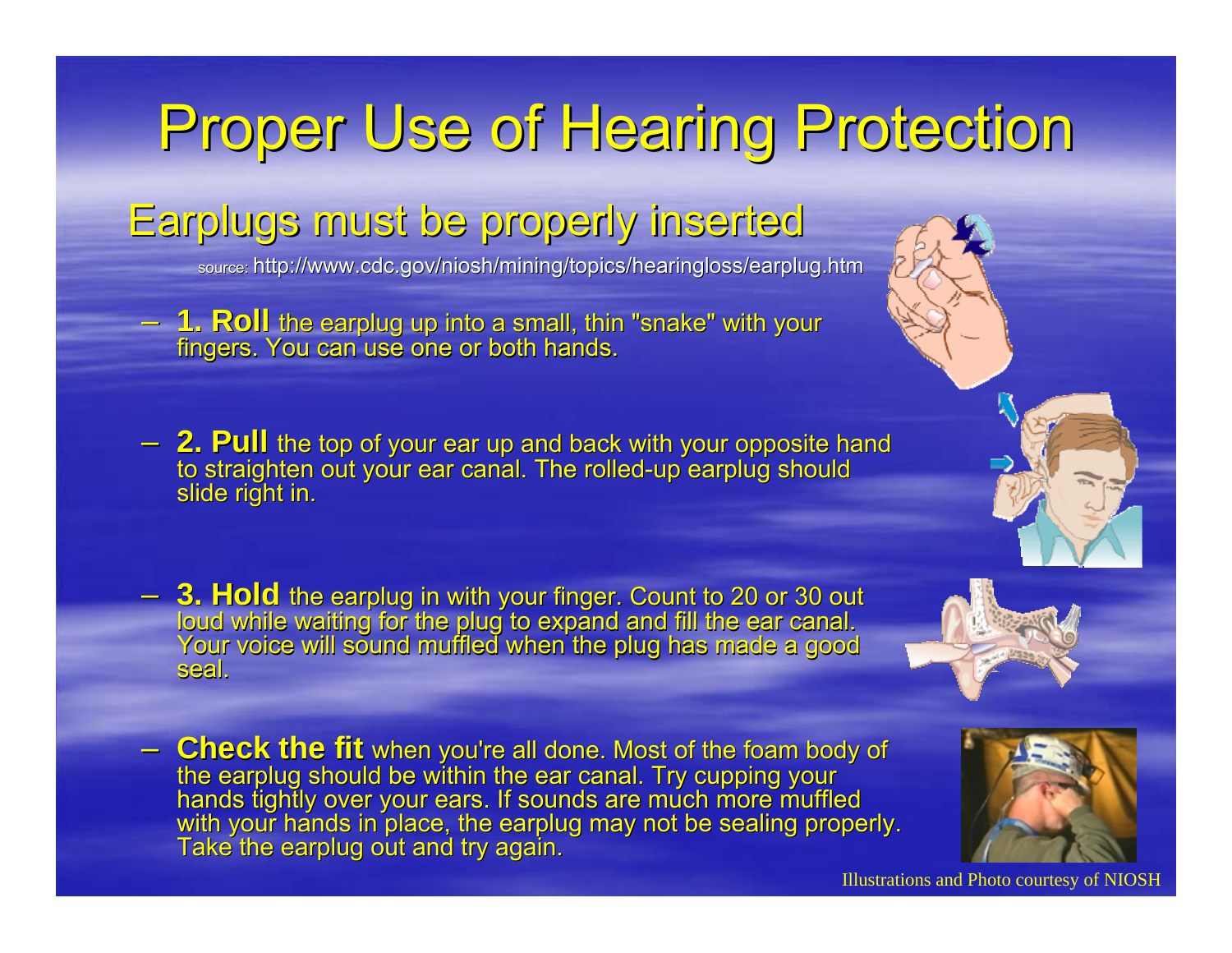## Maintenance of Hearing Protection Maintenance of Hearing Protection Devices

#### **Hygiene**

 $\blacksquare$ 

- $-$  Pre-molded earplugs should be washed
- Disposable plugs should be discarded after each shift or if they become dirty
- Earmuff cushions should be wiped off regularly
- Hearing protection should not be used when you have an ear infection

#### Ξ **Replacement**

- Pre-molded plugs shrink and harden over time and should be replaced if this occurs
- Earplugs should return to their original shape otherwise they should be discarded
- Earmuffs should be checked to ensure a good seal is formed against the head
	- **Headbands weaken with age or sometimes become sprung** until
	- **Cushions eventually harden and fail**
	- **Ear cups can become brittle and crack with age in Ear cups can become brittle and crack with age**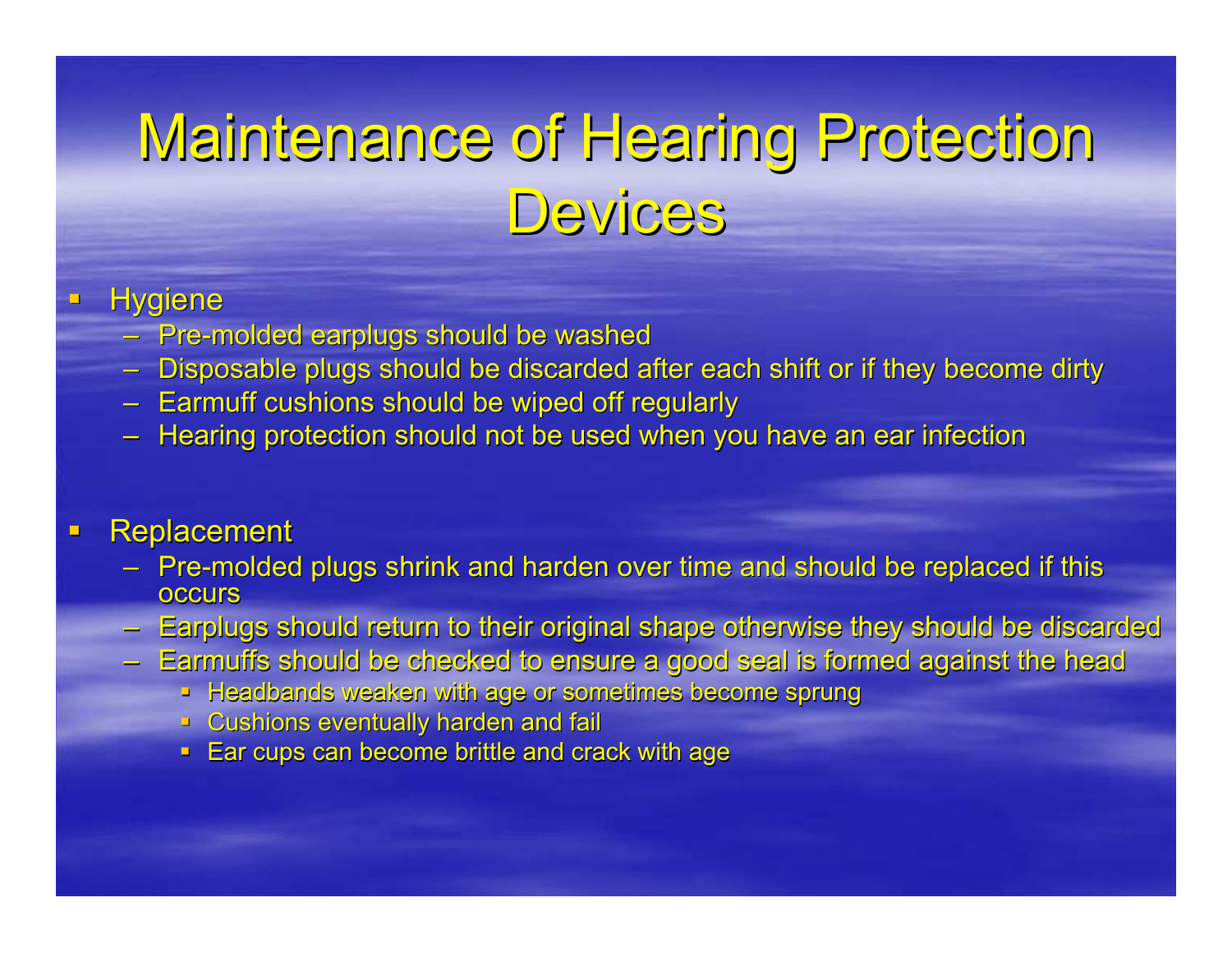## Performance of Hearing Protection Performance of Hearing Protection

 $\blacksquare$  Noise reduction rating (NRR)

- Standardized measure of noise reduction provided by a hearing protector as measured in the laboratory
- $-$  Not used to predict what the user will or will not hear  $\blacksquare$  i.e., it's a relative measure similar to EPA gas mileage
- Provides for a comparison when choosing a suitable protector for the intended use

**E** "Dual protection" **:** "Dual protection" – use of earplugs and earmuffs<br>required when levels exceed 105 dBA – Do not add NRR values for double protection **Typically add 5 dB to the NRR of the more protective device of the more protective device**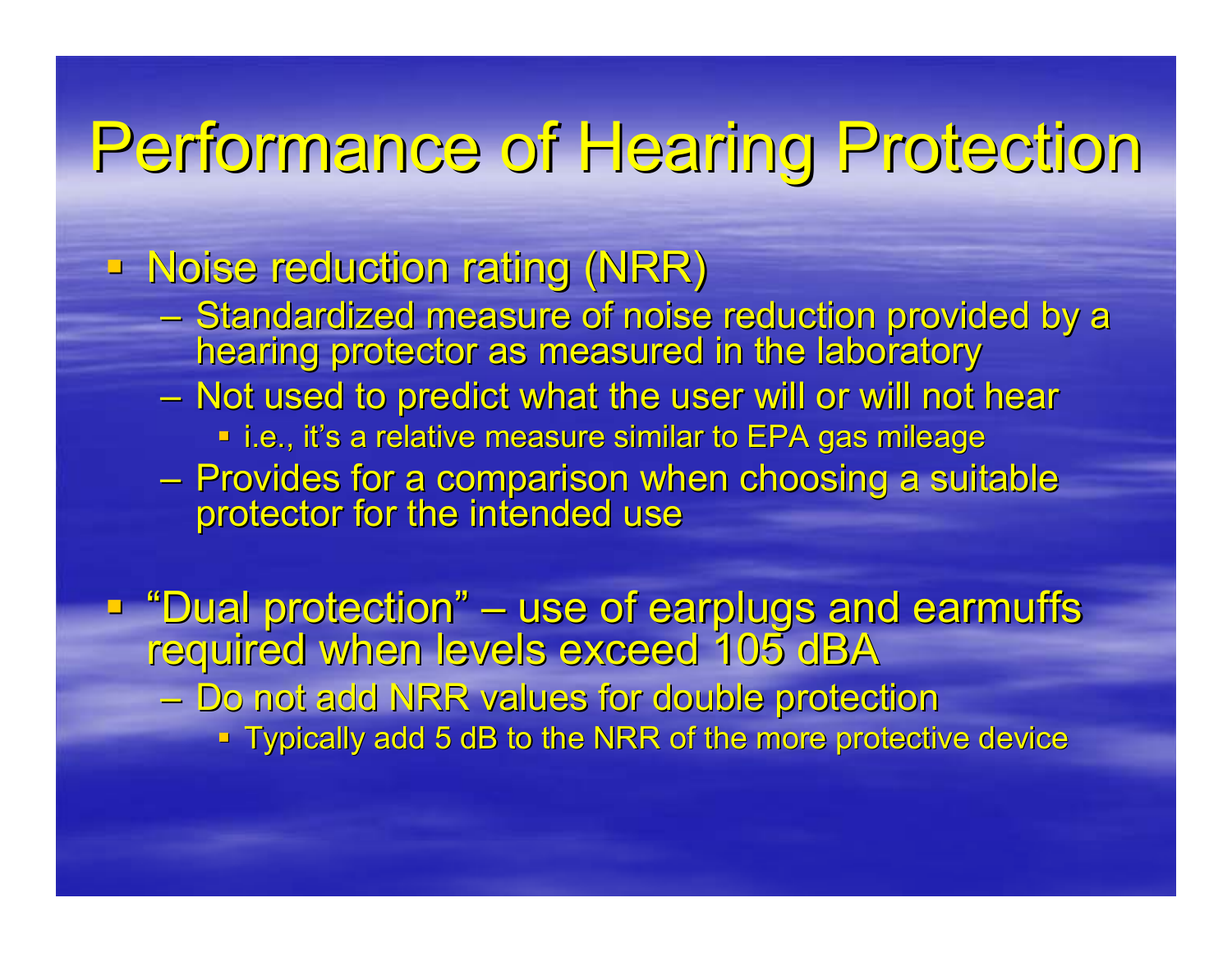## Wear Your Hearing Protection

Hearing loss due to improper use of hearing protection often goes unnoticed

- There are no visible effects, no bleeding, and often no pain
- There is only a gradual, progressive loss of communication with family and friends, and a loss of sensitivity to the environment

- **E** Noise-induced hearing loss is preventable
	- Proper use and selection of hearing protection is a must
	- $-$  Hearing protection in combination with noise  $\overline{\phantom{a}}$ controls is the best method of prevention

#### **PROPER**

**IMPROPER IMPROPER**